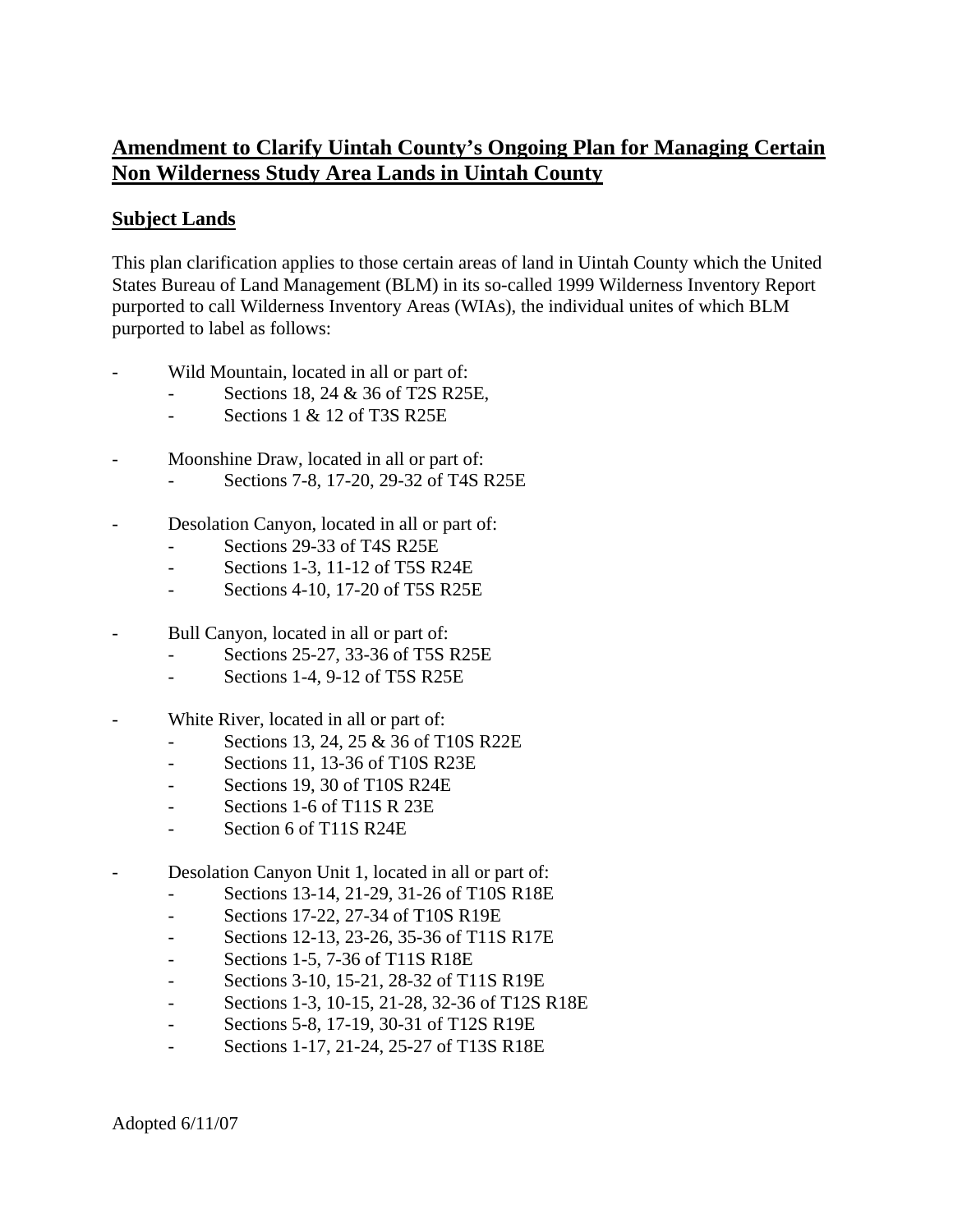- Cripple Cowboy, located in part or all of:
	- Sections 13, 24-26, 36 of T14S R24E
	- Sections 18-19, 29-32 of T14S R25E
	- Sections 4-10, 14-23, 26-34 of T15S R25E

This plan clarification also applies to all other areas of land located in any township and range within Uintah County, which an organization by the name of the Utah Wilderness Coalition (UWC) has purported to include in its so-called Citizen's Proposal for Wilderness in Utah, according to the maps thereof set forth in the UWC internet web site, address http://www.protectwildutah.org/proposal /index, as it exists on April 16, 2007, including the areas labeled as follows in the so-called Greater Dinosaur and Book Cliffs Regions of the said UWC internet web site:

- Wild Mountain, located in part or all of:
	- Township 2S Range 25E
	- Township 3S Range 25E
- Diamond Mountain, located in part or all of:
	- Township 2S Range 24E
	- Township 2S Range 25E
	- Township 3S Range 24E
	- Township 3S Range 25E
- Stone Bridge Draw, located in part or all of:
	- Township 4S Range 23E
	- Township 4S Range 24E
- Split Mountain Benches, located in part or all of:
	- Township 4S Range 23E
- Split Mountain Benches South, located in part or all of:
	- Township 4S Range 23E
- Beach Draw, located in part or all of:
	- Township 4S Range 24E
	- Township 5S Range 24E
- Moonshine Draw, located in part or all of:
	- Township 4S Range 25E
	- Township 5S Range 24E
	- Township 5S Range 25E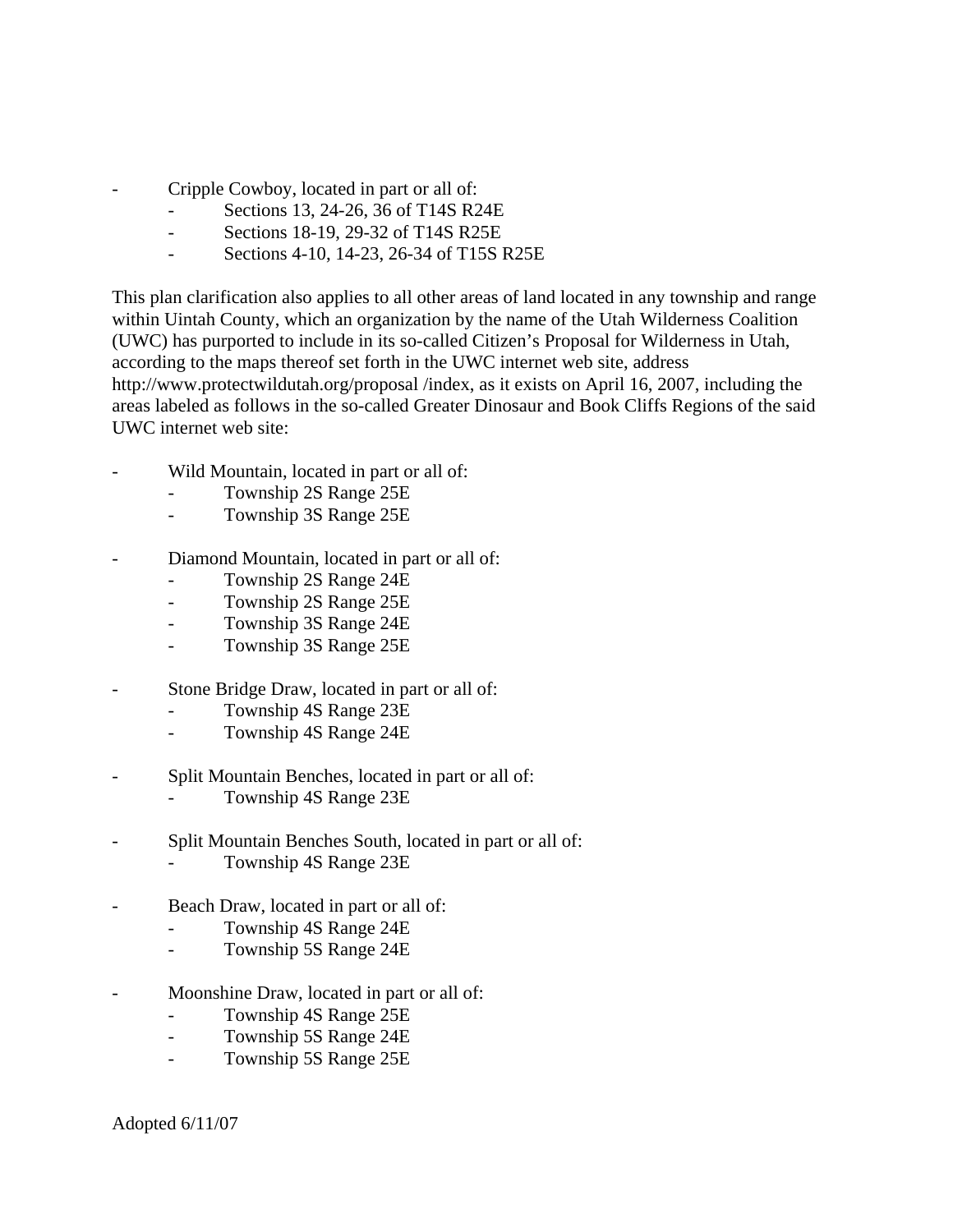- Vivas Cake Hill, located in part or all of:
	- Township 4S Range 25E
- Stuntz Draw, located in part or all of:
	- Township 4S Range 25E
- Bourdette Draw, located in part of all of:
	- Township 5S Range 24E
	- Township 5S Range 25E
	- Township 6S Range 24E
	- Township 6S Range 25E
- Bull Canyon, located in part or all of:
	- Township 6S Range 25E
- White River, located in part or all of:
	- Township 9S Range 24E
	- Township 10S Range 22E
	- Township 10S Range 23E
	- Township 10S Range 24E
	- Township 11S Range 22E
	- Township 11S Range 23E
	- Township 11S Range 24E
	- Desolation Canyon (called Desbrough Canyon by (UWC), located in part or all of:
		- Township 10S Range 17E
		- Township 10S Range 18E
		- Township 10S Range 19E
		- Township 11S Range 17E
		- Township 11S Range 18E
		- Township 11S Range 19E
- Lower Bitter Creek, located in part or all of:
	- Township 11S Range 22E
	- Township 11S Range 23E
	- Township 12S Range 23E
	- Township 12S Range 23E
	- Township 13S Range 22E
	- Township 13S Range 23E
- Sunday School Canyon, located in part or all of: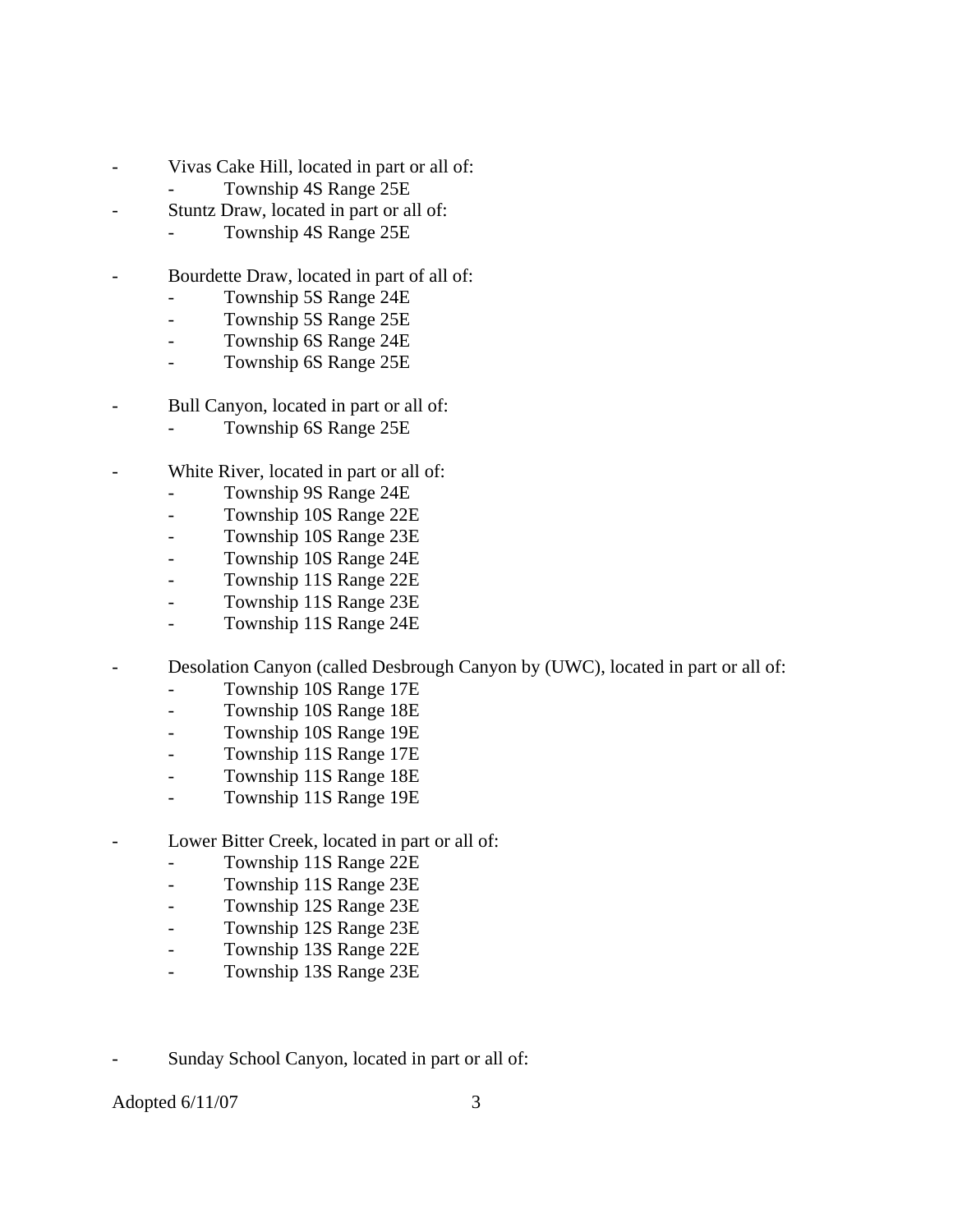- Township 12S Range 21E
- Township 12S Range 22E
- Township 13S Range 21E
- Township 13S Range 22E
- Township 14S Range 22E
- Dragon Canyon, located in part or all of:
	- Township 12S Range 25E
	- Township 13S Range 25E
	- Township 14S Range 25E
- Seep Canyon, located in part or all of:
	- Township 13S Range 23E
	- Township 13S Range 24E
	- Township 14S Range 22E
	- Township 14S Range 23E
	- Township 14S Range 24E
- Bitter Creek, located in part or all of:
	- Township 13S Range 24E
	- Township 13S Range 25E
	- Township 14S Range 24E
	- Township 14S Range 25E
	- Township 15S Range 25E
- Rat Hole, located in part or all of:
	- Township 14S Range 24E
	- Township 14S Range 25E
	- Township 15S Range 25E
- Wolf Point, located in part or all of:
	- Township 14S Range 21E
	- Township 15S Range 21E
- Cliff Dweller, located in part or all of:
	- Township 15S Range 23E
	- Township S Range 24E
- Sweet Water, located in part or all of:
	- Township 15S Range 24E
	- Township 15S Range 25E
- Hideout Canyon, located in part or all of: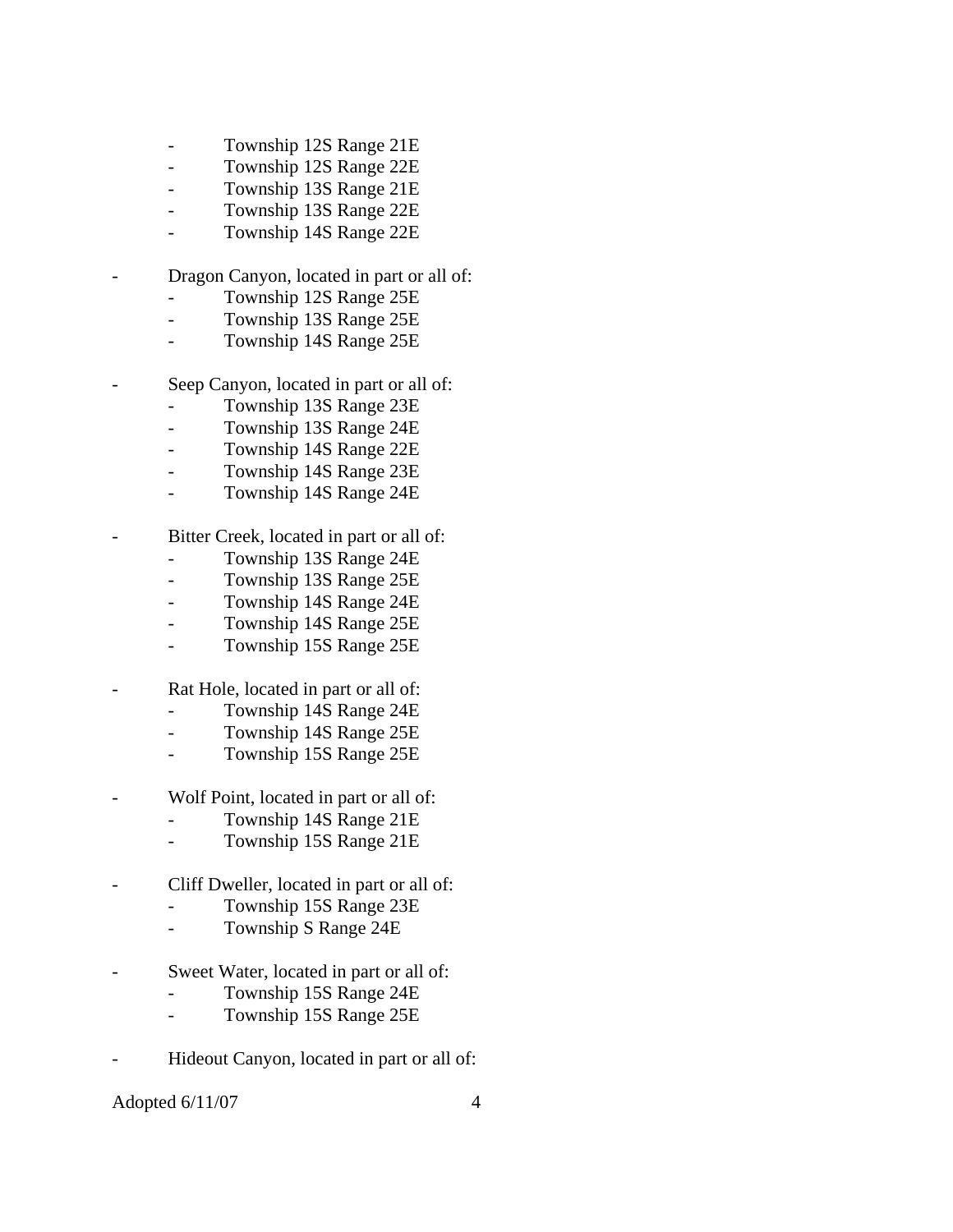- Township 15S Range 24E
- Hell=s Hole, located in part or all of:
	- Township 15S Range 25E

For purposes of this plan clarification, all of the above-described WIAs and UWC proposed lands are collectively referred to herein as the Uintah County WIA and UWC Lands, and are illustrated more fully in the map attached hereto.<sup>[1](#page-4-0)</sup> Any reference hereafter to the term Uintah County WIA and UWC Lands shall refer to any and all of the above-described land areas.

## **Clarification of Ongoing Policy, Plans and Position**

- 1 Achieve and Maintain A Continuing Yield of Mineral Resources In The Uintah County WIA and UWC Lands At The Highest Reasonably Sustainable Levels
	- Χ Development of the solid, fluid and gaseous mineral resources in the Uintah County WIA and UWC Lands is an important part of the economy of Uintah County.
	- Χ Uintah County recognizes that it is technically feasible to access mineral and energy resources while preserving nonmineral and nonenergy resources and uses.
	- Χ All solid, fluid and gaseous mineral resources in the Uintah County WIA and UWC Lands that exist in economic quantities and are recoverable with foreseeable technology should be available for development.
	- Χ Physical and administrative access to mineral resources must be maintained, while providing appropriate protection to other resources and uses. These lands should be open to oil and gas leasing with economically and technically viable

<span id="page-4-0"></span><sup>&</sup>lt;u>1</u> <sup>1</sup> There are three FLPMA Section 603 Wilderness Study Areas ( $AWSAs@$ ) within the borders of Uintah County. They are: Daniels Canyon WSA, Bull Canyon WSA, and Winter Ridge WSA. The fact that this planning document addresses only areas outside those WSAs does not imply that Uintah County necessarily concedes that those WSA=s are suitable for wilderness designation or de facto wilderness management restrictions. To the contrary, Uintah County has formally set forth a written subsetequently countered (Date), which calls for wilderness designation on far fewer acres than are contained in those three WSAs. See copy of \_\_\_\_\_\_\_\_\_\_\_\_\_\_\_\_\_\_ Uintah County, Utah Wilderness position attached hereto. In any event, those three WSA=s are outside the scope of this particular section of Uintah County=s Plan.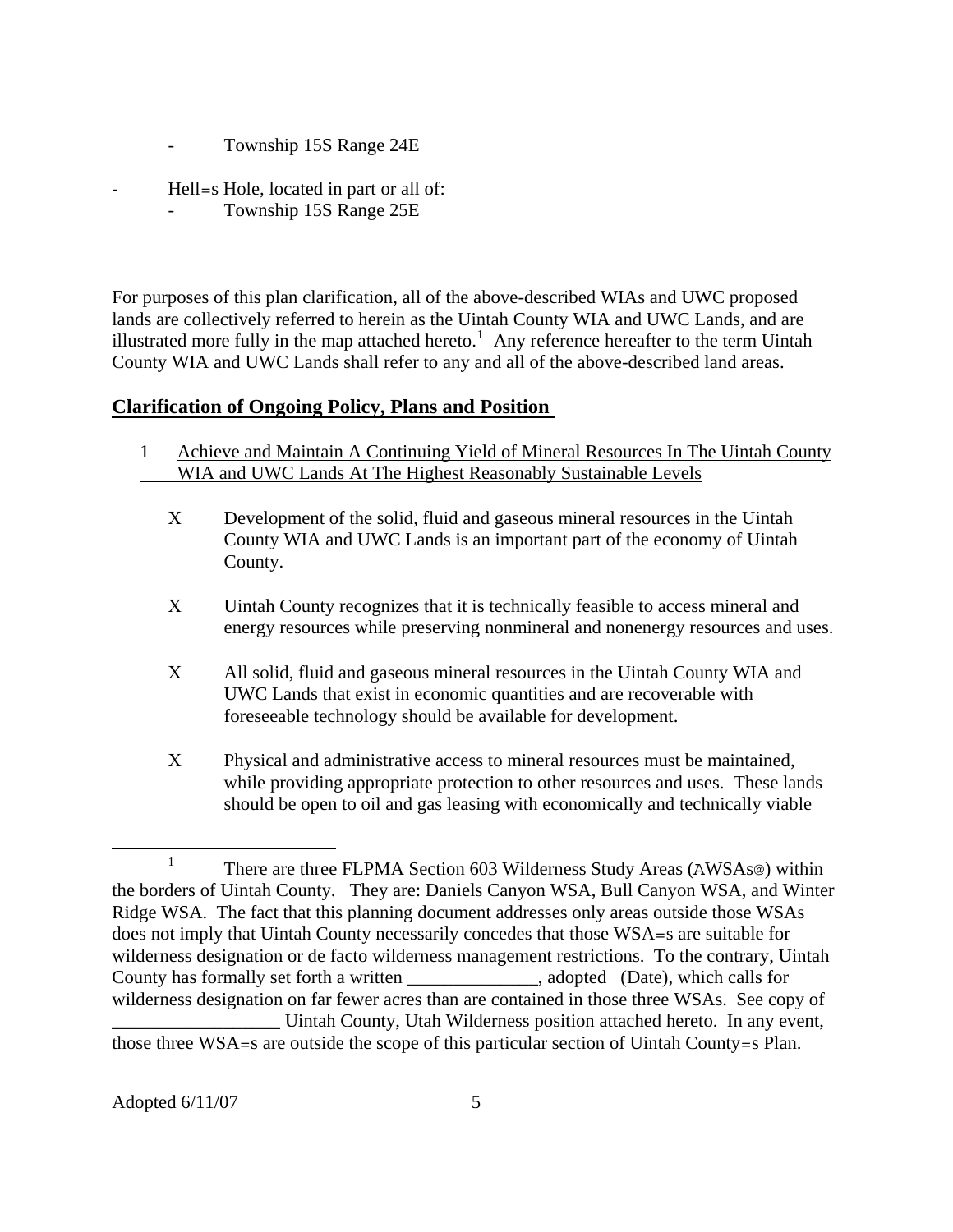stipulations and conditions that will protect the lands against unreasonable and irreparable harm to significant resource values. This should include reasonable and effective mitigation and reclamation measures and bonding for such where necessary.

- Χ Fluid and gaseous minerals within developed areas should be protected from waste and drainage.
- Χ Any previous lease restrictions in the Uintah County WIA and UWC Lands that are no longer necessary or effective should be modified, waived or removed.
- Χ Restrictions against surface occupancy should be modified, waived or if necessary removed where it is shown that directional drilling is not ecologically necessary, where directional drilling is not feasible from an economic or engineering standpoint, or where it is shown that directional drilling will in effect sterilize the mineral and energy resources beneath the area.
- Χ Applications for permission to drill that meet standard qualifications, including where appropriate reasonable and effective mitigation and reclamation requirements, should be expeditiously processed and granted.
- Χ Any moratorium or withdrawals that may exist against the issuance of additional mining patents and oil and gas leases in the Uintah County WIA and UWC Lands should be carefully evaluated for removal.
- 2. Achieve and Maintain Livestock Grazing In The Uintah County WIA and UWC Lands At The Highest Reasonably Sustainable Levels
	- Χ Domestic livestock forage in the Uintah County WIA and UWC Lands as expressed in animal unit months and allocated for permitted active use in the current RMP, should be no less than the maximum number of animal unit months sustainable by range conditions in grazing districts and allotments in the Uintah County WIA and UWC Lands, based on an on-the-ground and scientific analysis.
	- Χ Where once-available grazing forage in the Uintah County WIA and UWC Lands has succeeded to pinion, juniper and other woody vegetation and associated biomass, or where rangeland health in the Uintah County WIA and UWC Lands has suffered for any other reason, a vigorous program of chemical or mechanical treatments such as chaining, logging, seeding, lopping, thinning, burning, range improvements and / or other mechanical treatments should be applied to remove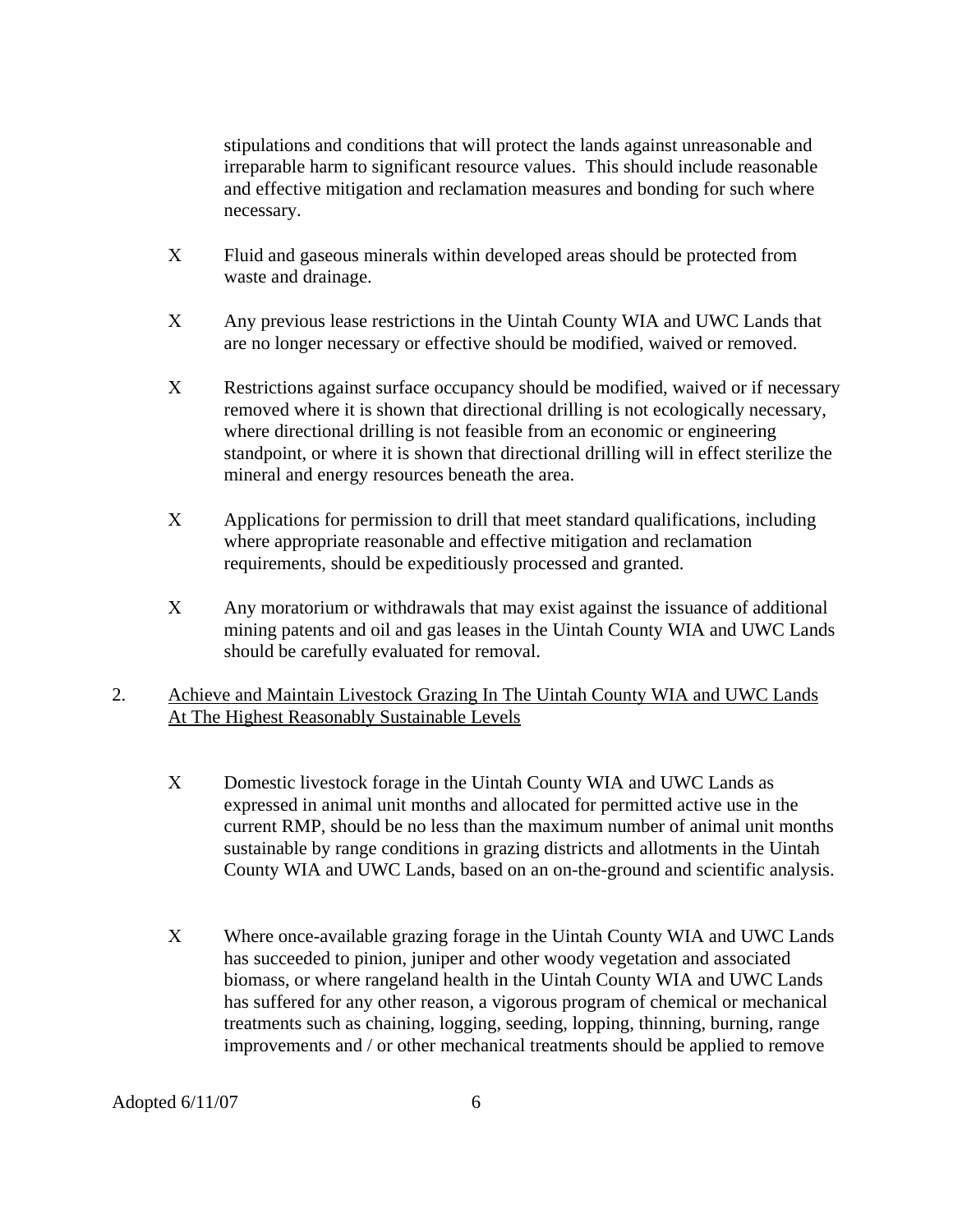this woody vegetation and biomass and stimulate the return of the grazing forage to its historic levels for the mutual benefit of livestock, wildlife and other agricultural industries in the Uintah County WIA and UWC Lands.

- Χ Uintah County regards the land which comprises the grazing districts and allotments in the Uintah County WIA and UWC Lands as still more valuable for grazing than for any other use which excludes livestock grazing, such as conversion of AUMs to wildlife, wild horses,watersheds or wilderness values. Accordingly, it is Uintah Countys plan that animal unit months in the Uintah County WIA and UWC Lands not be relinquished or retired in favor of conservation, wildlife and other uses.
- Χ Uintah County recognizes that from time to time a bonafide livestock permitee in the Uintah County WIA and UWC Lands, acting in good faith and not to circumvent the intent of the BLMs grazing regulations, may temporarily cease grazing operations without losing his or her permitted AUMs. However, BLM imposed suspensions of use or other reductions in domestic livestock animal unit months in the Uintah County WIA and UWC Lands should be temporary and scientifically based on rangeland conditions.
- Χ The transfer of grazing animal unit months (AUMs) to wildlife, wild horses or watersheds for supposed reasons of rangeland health or any other purpose is opposed by Uintah County as illogical. There is already imputed in each AUM a reasonable amount of forage for the wildlife component.
- Χ Any grazing animal unit months that may have been reduced in the Uintah County WIA and UWC Lands due to rangeland health concerns should be restored to livestock when rangeland conditions improve, and not converted to wildlife use.
- 3. Manage the Watershed in The Uintah County WIA and UWC Lands To Achieve and Maintain Water Resources At The Highest Reasonably Sustainable Levels
	- Χ All water resources that derive in the Uintah County WIA and UWC Lands are the property of the State of Utah. They are owned exclusively by the State in trust for its citizens.
	- Χ As a political subdivision of the State, Uintah County has a legitimate interest in seeing that all reasonable steps are taken to preserve, maintain, enhance and where reasonable develop those water resources.
	- X With increased demands on water resources brought on by population increases in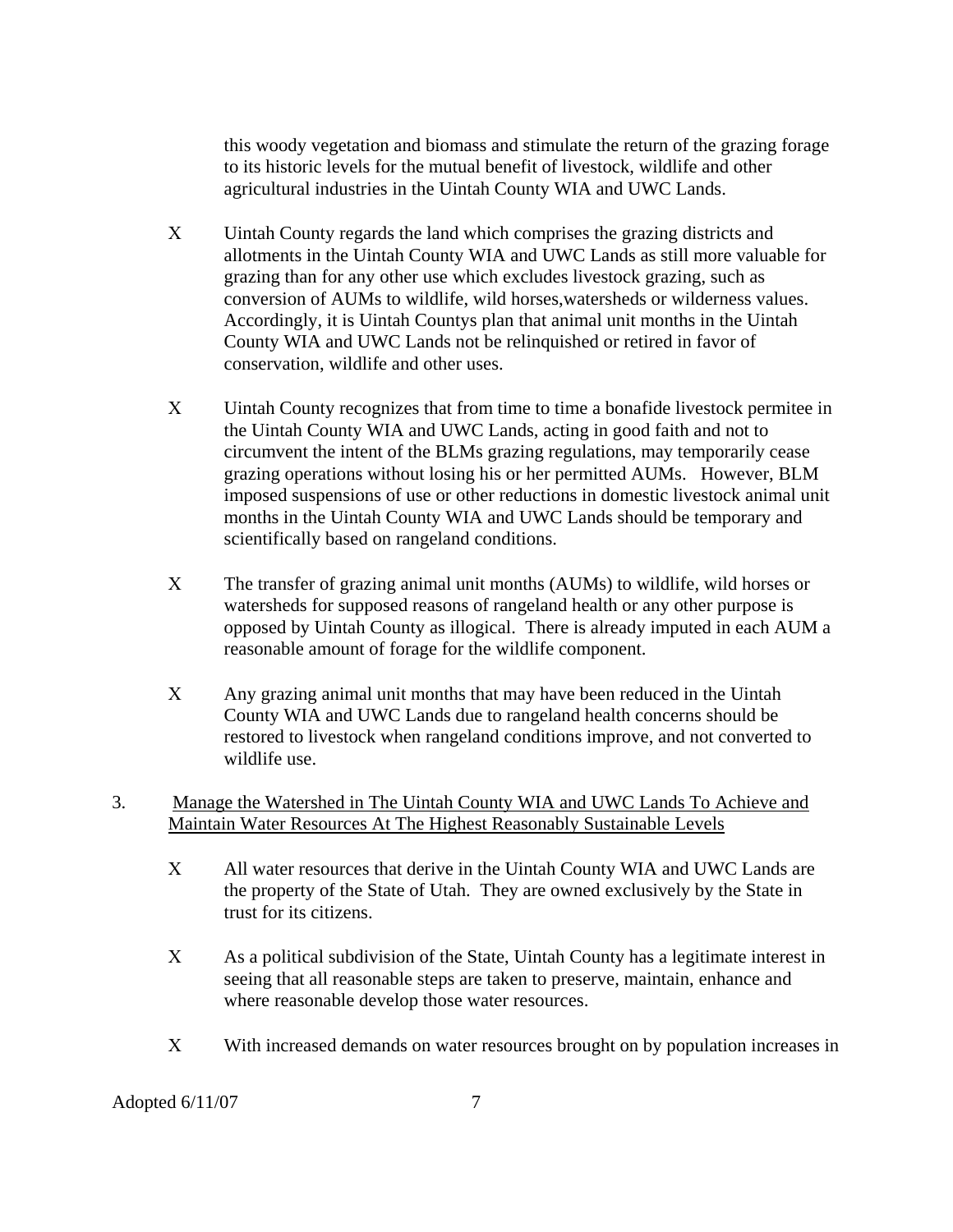the Colorado River drainage area, and with recent drier precipitation trends which call into question in the minds of some whether the climate of the Colorado River drainage area is changing, it is important now more than ever that management practices be employed in the Uintah County WIA and UWC Lands to restore, maintain and maximize water resources there.

- Χ This includes restoration, maintenance and enhancement of the watershed in the Uintah County WIA and UWC Lands.
- Χ Where water resources in the Uintah County WIA and UWC Lands have diminished because once-existing grasses have succeeded to pinion, juniper and other woody vegetation and associated biomass, a vigorous program of chemical or mechanical treatments should be applied to promptly remove this woody vegetation and biomass, stimulate the return of the grasses to historic levels, and thereby provide a watershed that maximizes water yield and water quality for livestock, wildlife, and human uses.
- Χ Uintah Countys strategy and plan for protecting the Uintah County WIA and UWC Lands watershed is to deter unauthorized cross-country OHV use in the Uintah County WIA and UWC Lands. The best way to achieve this is to give OHV users a reasonable system of trails in the Uintah County WIA and UWC or lands designated as Open for OHV use on which to legitimately operate their OHVs. Closing the Uintah County WIA and UWC Lands to all OHV use will only spur increased unauthorized cross-country OHV use to the detriment of the Uintah County WIA and UWC Lands watershed.

## 4. Achieve and Maintain Traditional Access To Outdoor Recreational Opportunities on Public Lands Available in The Uintah County WIA and UWC Lands

- X Traditionally, citizens of Uintah County and visitors have enjoyed many forms of outdoor recreation in the Uintah County WIA and UWC Lands, such as hunting, fishing, hiking, family and group parties, family and group campouts and campfires, rock hounding, OHV travel, geological exploring, pioneering, parking their RV, or just plain touring in their personal vehicles.
- Χ Accordingly, all trails in the Uintah County WIA and UWC Lands which historically have been open to OHV use should remain open.
- \$ Traditionally, outdoor recreational opportunities in the Uintah County WIA and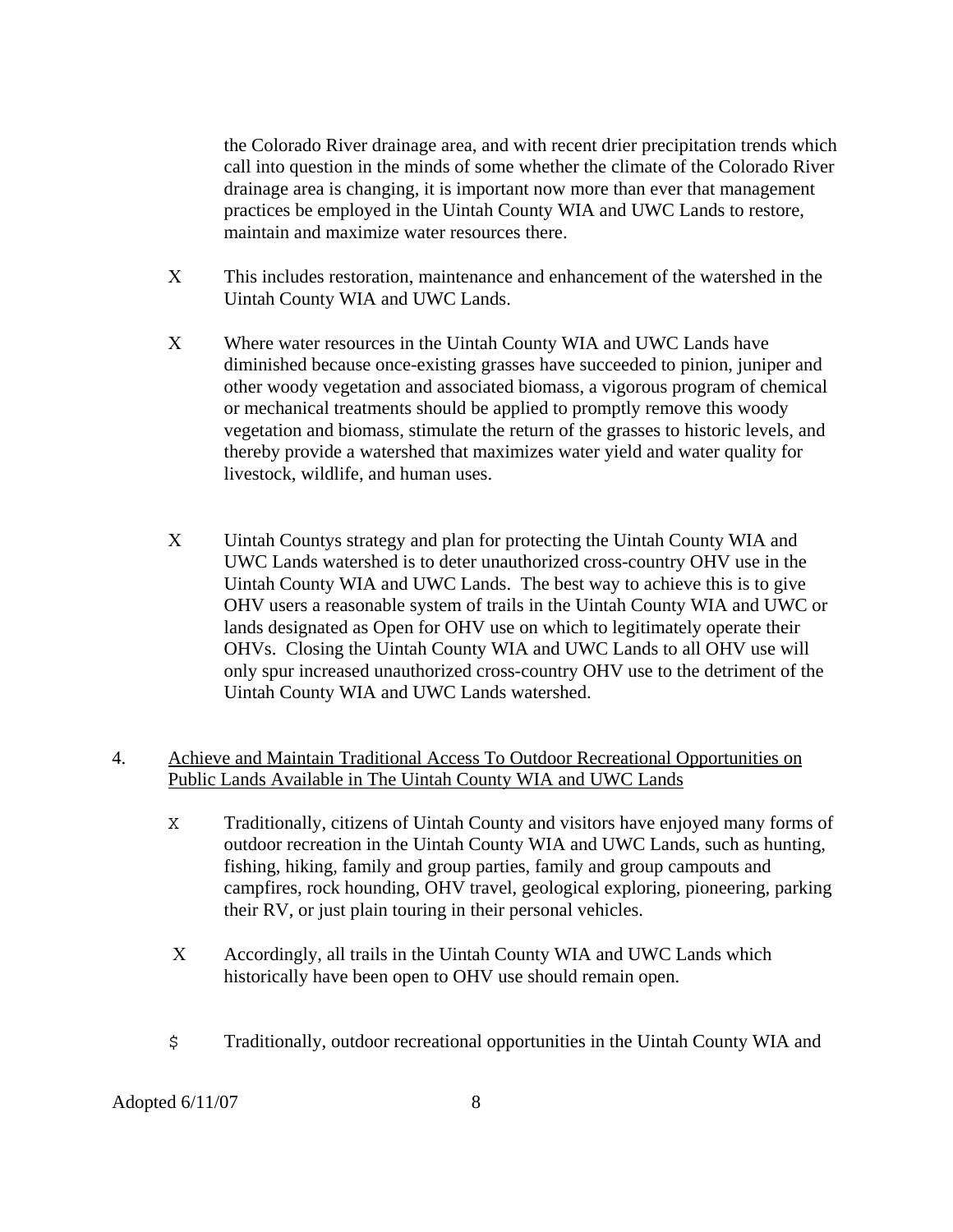UWC Lands have been open and accessible to working class families, to families with small children, to the physically impaired, the middle aged and elderly, to persons of different cultures for whom a primitive or back country experience may not be the preferred form of recreating. Current use, demographics and area growth supports a need for more dispersed recreation opportunities and not a primitive or back country experience.

- Χ Any segment of society, for that matter, who want to recreate in the Uintah County WIA and UWC Lands are entitled to existing authorized motorized access to traditional recreation uses and additional access where need is demonstrated an it can be accomplished while providing required protection to other resources and uses.
- \$ Accordingly, all roads and trails in the Uintah County WIA and UWC Lands that are part of Uintah County's duly adopted transportation plan should remain open to motorized travel. None of them should be closed, and Uintah County should have the continued ability to maintain and repair those roads, and where reasonably necessary make improvements thereon. All trails in the Uintah County WIA and UWC Lands that have been open to OHV use should continue to remain open. Traditional levels of wildlife hunting and fishing should continue. All roads administered by the BLM should remain open to public use unless it is determined, through analysis, that, a need to close roads exist and such closures are analyzed through a NEPA process.
- 5. Maintain and Keep Open All Roads on Public Lands in the Uintah County WIA and UWC Lands That Appear on Uintah County's Most Recent Transportation Map, and Provide For Such Additional Roads and Trailsand Rights of Way and Easements As May Be Necessary From Time to Time
	- Χ Uintah County's transportation plan includes an official county-wide transportation map, available to the public for viewing and copying, showing all public roads and trails maintained by the County.
	- Χ That portion of Uintah County's official transportation map which shows all public roads and trails in the Uintah County WIA and UWC Lands is considered to be part of Uintah County's plan specifically applicable to the Uintah County WIA and UWC Lands. All such public roads and trails are shown in the attached map. All roads administered by the BLM should remain open to public use unless it is determined, through analysis, that, a need to close roads exist and such closures are analyzed through a NEPA process.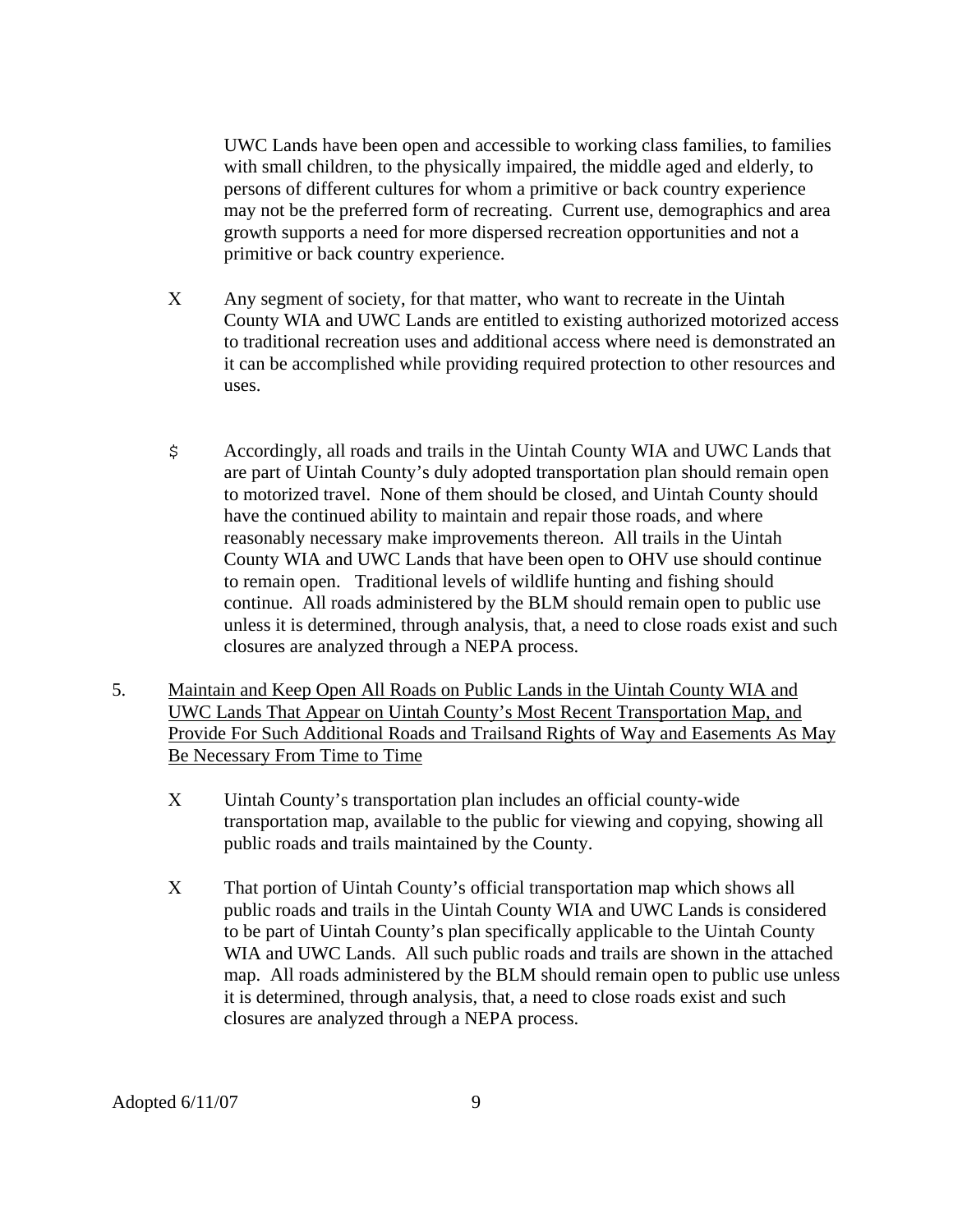- Χ Uintah County plans to keep all such roads in the Uintah County WIA and UWC Lands open and reasonably maintained and in good repair. Uintah County will consult with the BLM about any required improvements to such roads, reserving the right to request court intervention and relief in the event Uintah County and BLM cannot reach an agreement on such proposed improvements after reasonable efforts at consultation.
- Χ Additional roads and trails or transportation corridors may be needed in the Uintah County WIA and UWC Lands from time to time to facilitate reasonable access to a broad range of resources and opportunities throughout the Uintah County WIA and UWC Lands, including livestock operations and improvements, solid, fluid and gaseous mineral operations, energy transportation recreational opportunities and operations, search and rescue needs, other public safety needs, access to public lands for people with disabilities and the elderly, and access to Utah school and institutional trust lands in the Uintah County WIA and UWC Lands to accomplish the purposes of those lands. Additional access should be provided where a need is demonstrated and can be accomplished while providing required protection to other resources and uses.
- 6. Manage the Uintah County WIA and UWC Lands So As to Protect Prehistoric Rock Art, Three Dimensional Structures and Other Artifacts and Sites Recognized as Culturally Important and Significant By the State Historic Preservation Officer
	- Χ Reasonable mineral development in the Uintah County WIA and UWC Lands can occur while at the same time protecting prehistoric rock art, three dimensional structures and other artifacts and sites recognized as culturally important and significant by the state historic preservation officer. Existing federal and state laws and regulations adequately protect these resources.
	- Χ Reasonable and effective stipulations and conditions to protect against damage to the above-described cultural resources should accompany decisions to issue mineral leases, permit drilling or permit seismic activities in the Uintah County WIA and UWC Lands. Such drilling and seismic activities should not be disallowed merely because they are in the immediate vicinity of the abovedescribed cultural resources if it is shown that such activities will not damage those resources. The primary method of protecting these important resources should be avoidance.
- 7. Manage the Uintah County WIA and UWC Lands So As to Not Interfere Directly or Indirectly With The Property Rights of Private Landowners Located in That WIA and UWC Lands.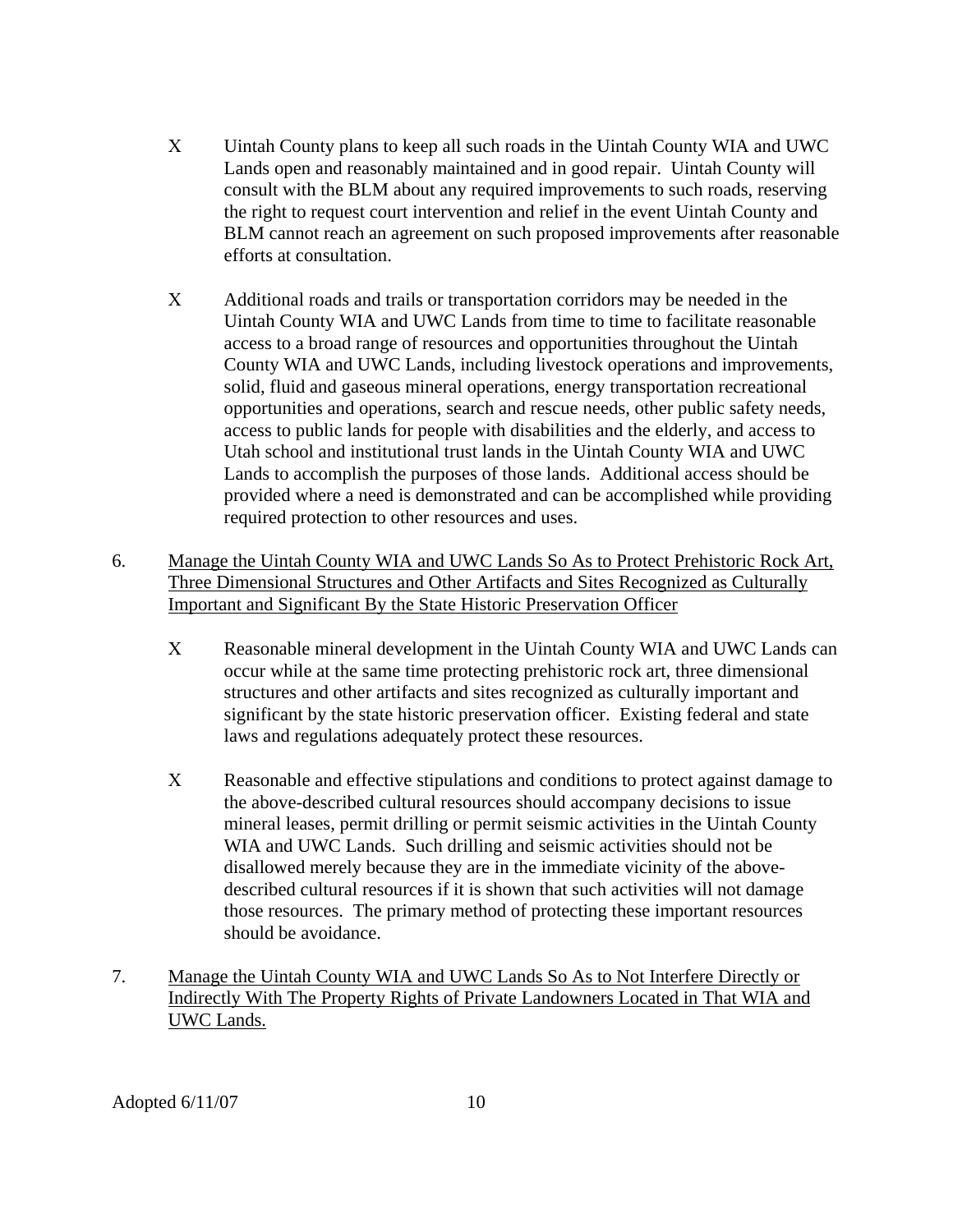- Χ There are parcels of private fee land located in the Uintah County WIA and UWC Lands.
- Χ Land management policies and standards on BLM land in the Uintah County WIA and UWC Lands should not interfere with the property rights of private landowners in the region to enjoy and engage in traditional uses and activities on their private property, consistent with controlling County zoning and land use laws.
- Χ Nor should those landowners and their guests be denied the right of motorized access to their private property consistent with uses of those private land parcels.
- 8. Manage the Uintah County WIA and UWC Lands So As to Not Interfere Directly or Indirectly With The Fiduciary Responsibility of the State School and Institutional Trust Lands Administration (SITLA) With Respect to Trust Lands Located Near Those Lands.
	- Χ Scattered throughout the Uintah County WIA and UWC Lands are sections of school and institutional trust land owned by the State of Utah and administered by SITLA in trust for the benefit of public schools and other institutions (school trust lands), as mandated in Utah's Enabling Act and State Constitution.
	- Χ As trustee, SITLA has a fiduciary responsibility to manage those school trust lands to generate maximum revenue there from, by making them available for sale and private development, and for other multiple use consumptive activities such as mineral development, grazing, recreation, timber, agriculture and the like, all for the financial benefit of Utah's public schools and other institutional beneficiaries.
	- Χ Land management policies and standards on BLM land in the Uintah County WIA and UWC Lands should not interfere with SITLAs ability to carry out its fiduciary responsibilities.
	- Χ Nor should SITLA be denied the right of motorized access to those school trust sections to enable SITLA to put those sections to use in order to carry out SITLA's fiduciary responsibilities.
- 9. Managing Part or All of The Uintah County WIA and UWC Lands For So-Called Wilderness Characteristics Would Violate FLPMA, Contradict The State's Public Land Policy and Contradict The Foregoing Plans of Uintah County For Managing The Uintah County WIA and UWC Lands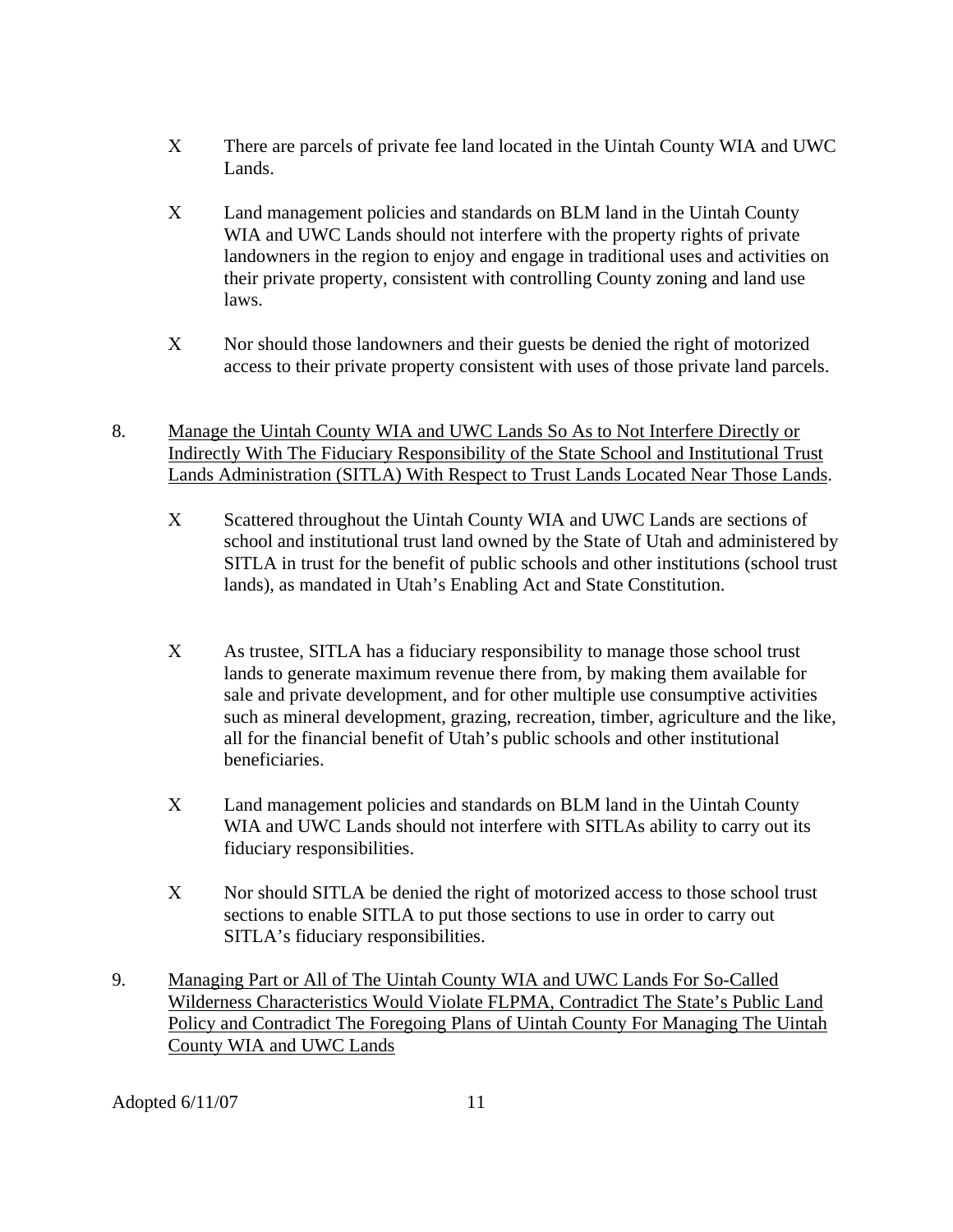- Χ As Utah Code ' 63-38d-401(6)(b) indicates, managing the Uintah County WIA and UWC Lands under a wilderness characteristics management standard is not the State of Utah's policy for multiple use-sustained yield management on public lands that are not wilderness or wilderness study areas. Nor is it Uintah County's. A so-called wilderness characteristics management standard for the Uintah County WIA and UWC Lands is de facto wilderness management by another name. It is incompatible with and would therefore frustrate and defeat the foregoing plans of Uintah County for managing the Uintah County WIA and UWC Lands. Uintah County has formally taken a position that only BLM lands in Uintah County should be designated as wilderness.
- Χ A so-called Awilderness characteristics management standard for the Uintah County WIA and UWC Lands also violates FLPMA and the 2003 Settlement Agreement between Utah and Department of Interior.
	- $X$  Managing Post-603 Lands<sup>[2](#page-11-0)</sup> pursuant to the Interim Management Policy of 1979 (IMP) is inconsistent with BLM authority. Agreement p. 6 & 13.a;
	- Χ Managing Post-603 Lands to preserve their alleged wilderness character strays from the multiple use mandate in a manner inconsistent with FLPMA ' Section 603 limited delegation of authority. Agreement p. 9 & 17;
	- Χ The 1999 Utah Wilderness Reinventory shall not be used to manage public lands as if they are or may become WSAs. Agreement p. 13 & 4;
	- Χ DOI/BLM will not establish, manage *or otherwise treat* Post-603 Lands as WSAs or as wilderness pursuant to the Section 202 process absent congressional authorization. Agreement p. 14 & 7;
	- Χ DOI/BLM will remove from the proposed revised resource management plans in the Vernal, Price, Richfield, Monticello and Moab District any and all references or plans to classify or manage Post-603 BLM lands *as if*  they are or may become WSAs. (Agreement p.14 & 7).

<span id="page-11-0"></span> $\overline{a}$ 2 As that term is defined in the *Utah v. Norton* settlement agreement of April 11, 2003.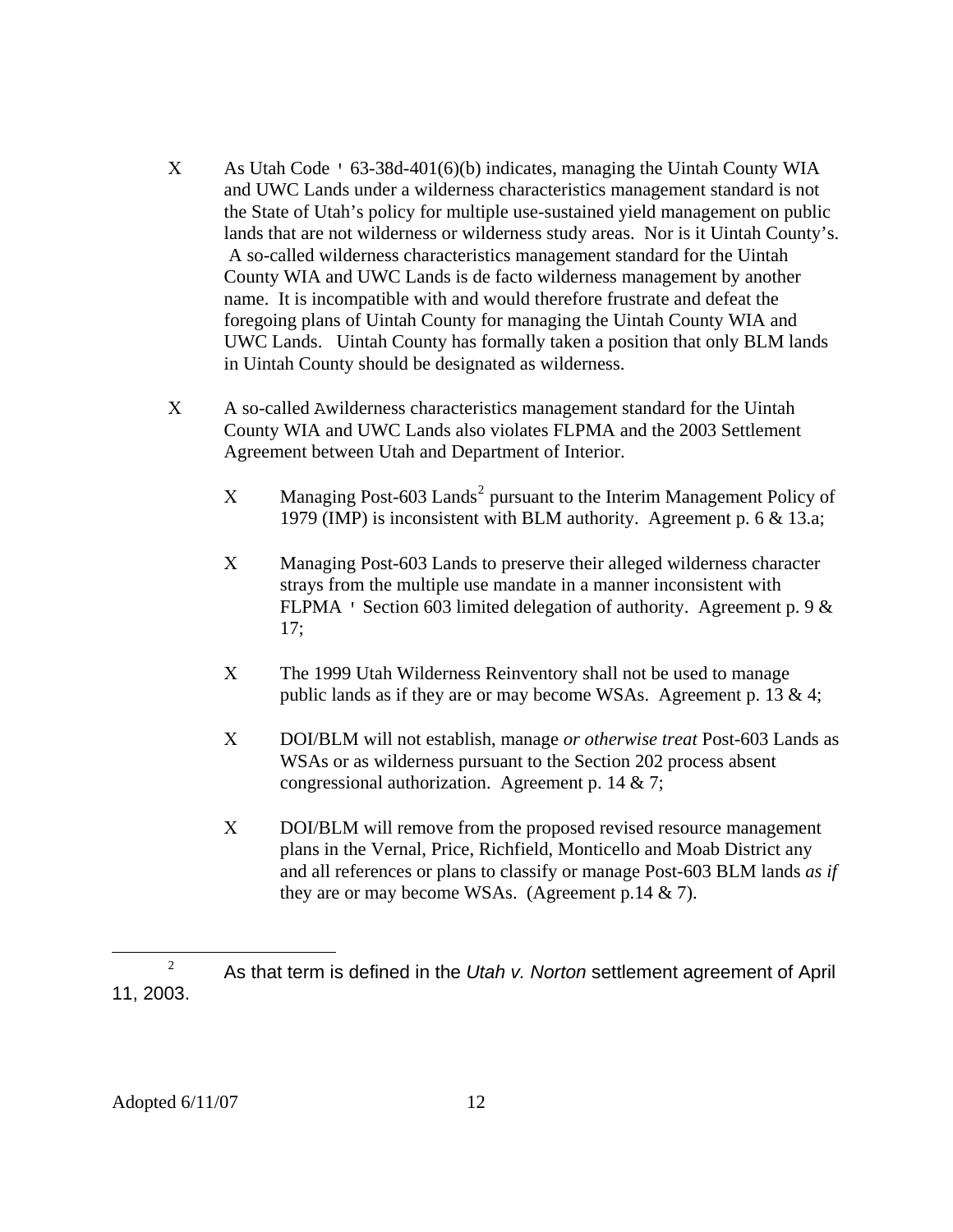- 10. Imposing Any of The Area of Critical Environmental Concern (ACEC) Designation Alternatives Currently Under Consideration in the Vernal Resource Management Plan Revision Process, Would Contradict Uintah Countys Plan For Managing The Uintah County WIA and UWC Lands
	- Χ It is Uintah County's policy that no part of the Uintah County WIA and UWC Lands should be designated an (ACEC) unless it is clearly demonstrated that
		- Χ The proposed ACEC satisfies all the definitional requirements of the Federal Land Policy and Management Act of 1976, 43 U.S.C. ' 1702(a).
		- Χ The proposed ACEC is limited in geographic size and that the proposed management prescriptions are limited in scope to the minimum necessary to specifically protect and prevent *irreparable* damage to values that are objectively shown to be relevant and important or to protect human life or safety from natural hazards.
		- Χ The proposed ACEC is limited only to areas that are already developed or used or to areas where no development is required.
		- Χ The proposed ACEC designation and protection is necessary to protect not just a change in ground conditions or visual resources that can be reclaimed or reversed eventually (like reclaiming a natural gas well site after pumping operations are complete). Rather, the damage must be shown in all respects to be truly *irreparable* and justified on short term and long term horizons.
		- Χ The proposed ACEC designation and protection will not be applied redundantly over existing protections available under FLPMA multiple use sustained yield management ,the Wilderness Act, threaten or endangered species designations or any other special designation or law.
		- X The proposed ACEC designation is not a substitute for a wilderness suitability determination, nor is it offered as a means to manage a non WSA for so-called wilderness characteristics.
	- Χ The foregoing summarizes the ACEC criteria of the State of Utah as well as Uintah County. See Utah Code  $\cdot$  63-38d-401(8)(c). And the foregoing summarizes the criteria of FLPMA.
	- Χ As of April 26, 2007, none of the ACEC alternatives being considered in the Vernal Resource Management Plan (RMP) revision process meets the Uintah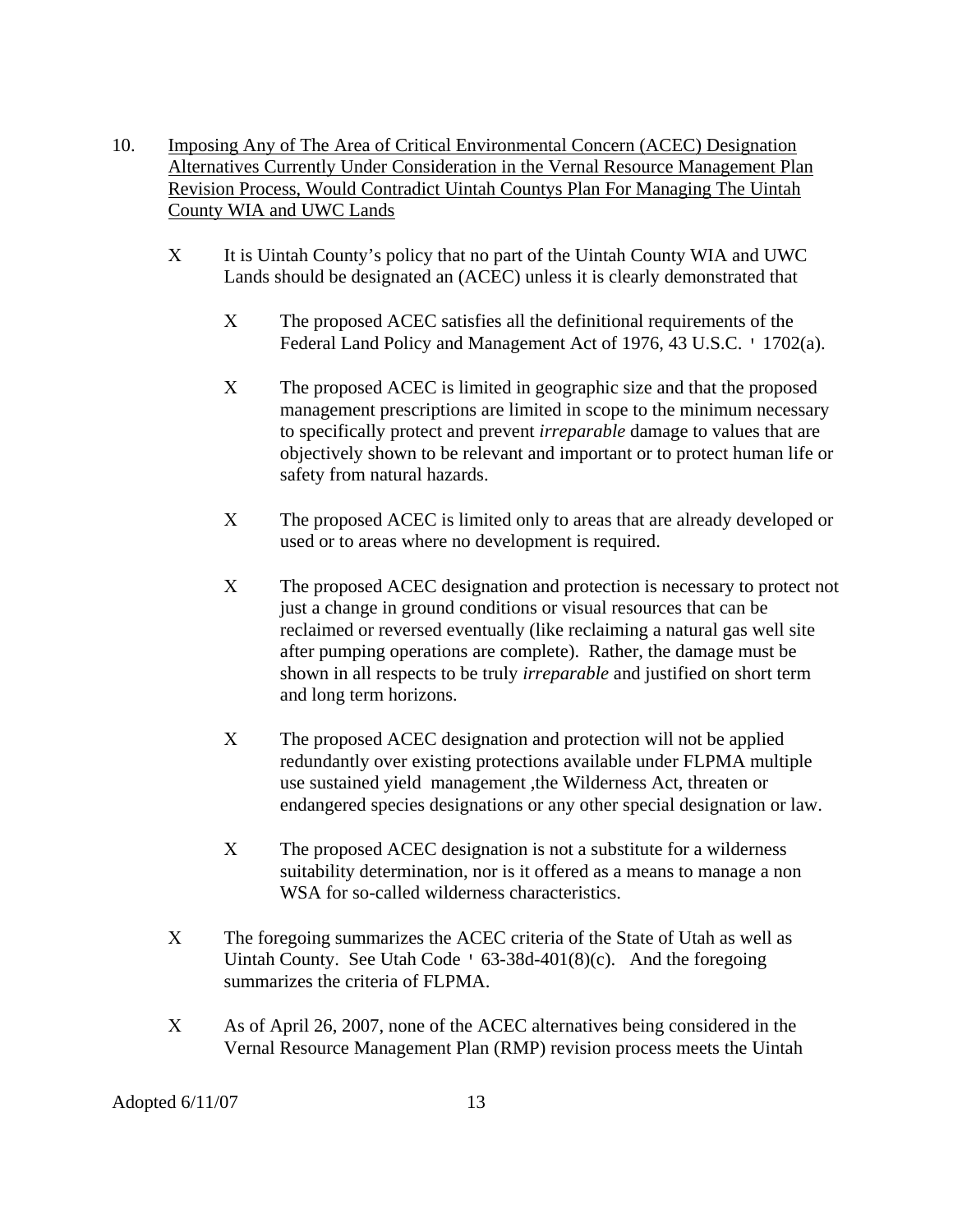County's above-stated ACEC planning criteria. This includes the so-called:

- \$ Red Mountain Dry Fork ACEC
- \$ Coyote Basin Shiner ACEC
- 
- \$ Coyote Basin Snake John ACEC \$ Coyote Basin - Kennedy Wash ACEC<br>\$ Coyote Basin - Coyote Basin ACEC
- \$ Coyote Basin Coyote Basin ACEC<br>\$ Middle Green ACEC<br>\$ Pariette Wetlands ACEC
- Middle Green ACEC
- Pariette Wetlands ACEC
- \$ Coyote Basin Myton Bench ACEC<br>\$ Nine Mile Canyon ACEC<br>\$ Lower Green ACEC
- Nine Mile Canyon ACEC
- Lower Green ACEC
- \$ White River ACEC<br>\$ Main Canyon ACEC<br>\$ Bitter Creek/P.R.Sp:<br>\$ Bitter Creek ACEC
- **Main Canyon ACEC**
- Bitter Creek/P.R.Spring ACEC
- **Bitter Creek ACEC**
- \$ Four Mile Wash ACEC

All of the alternatives being considered for the above-listed ACECs constitute de facto wilderness management in the Uintah County WIA and UWC Lands by another name. Adopting any of those ACECs under any of the proposed alternatives other than the no action alternative, would be incompatible with and would therefore frustrate and defeat the foregoing plans of Uintah County for managing the Uintah County WIA and UWC Lands.

- 11. Including Any River Segment in the Uintah County WIA and UWC Lands in the National Wild and Scenic River System Would Violate the National Wild and Scenic Rivers Act and Related Regulations, Contradict the State's Public Land Policy, and Contradict the Foregoing Plans of Uintah County For Managing The Uintah County WIA and UWC Lands
	- Χ It is Uintah County,s policy that no river segment should be included in the National Wild and Scenic River System unless
		- Χ Water is present and flowing at all times.
		- X The water-related value is considered outstandingly remarkable within a region of comparison consisting of one of three physiographic provinces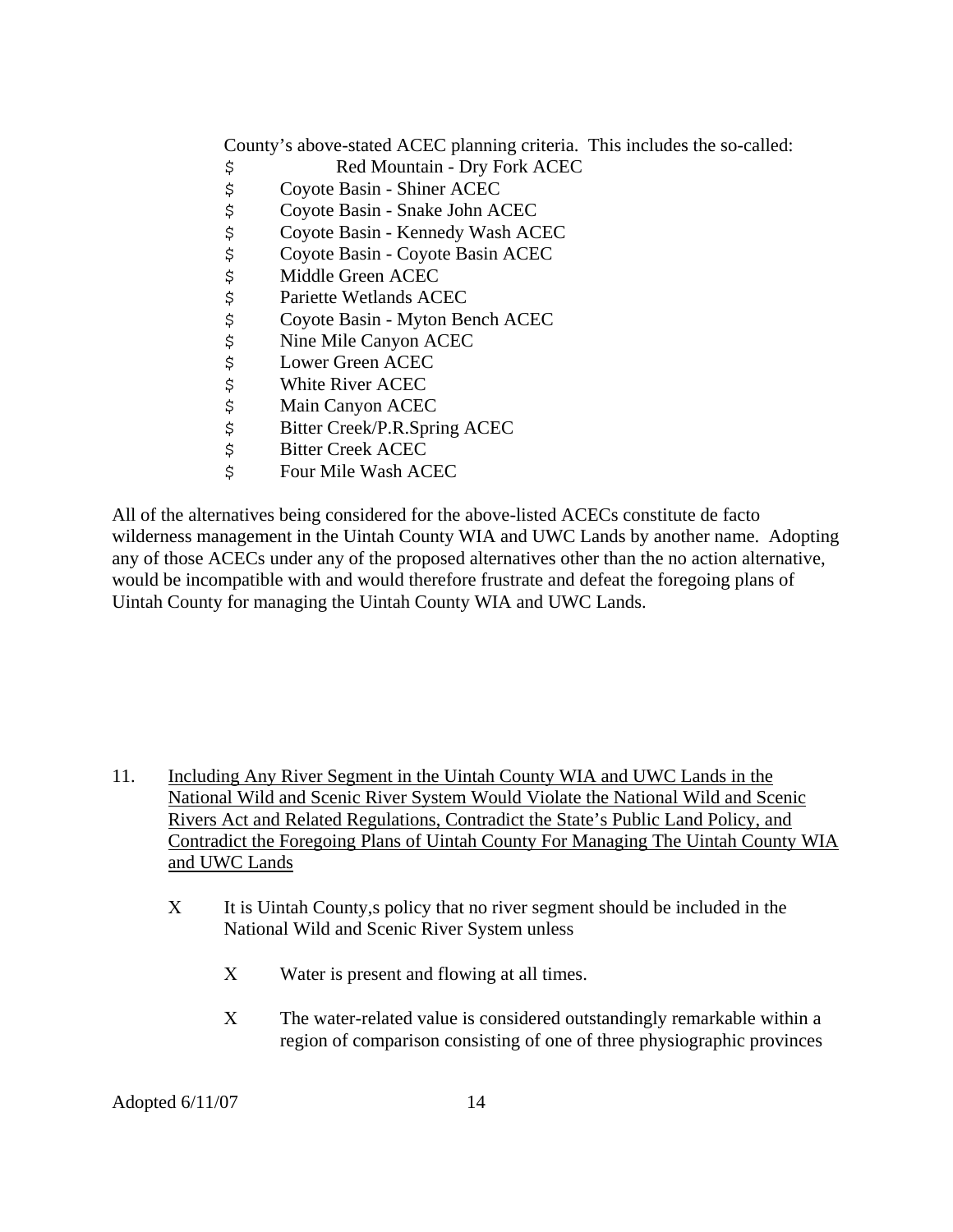of the state, and that the rationale and justification for the conclusion are disclosed.

- Χ BLM fully disclaims in writing any interest in water rights with respect to the subject segment.
- X It is clearly demonstrated that including segment in the NWSR system will not prevent, reduce, impair, or otherwise interfere with the state and its citizen's enjoyment and development of complete and exclusive water rights in and to rivers of the state as determined by the laws of the state, nor interfere with or impair local, state, regional, or interstate water compacts to which the State or Uintah County is a party.
- Χ The rationale and justification for the proposed addition, including a comparison with protections offered by other management tools, is clearly analyzed within the multiple-use mandate, and the results disclosed.
- X It is clearly demonstrated that BLM does not intend to use such a designation to improperly impose Class I or II Visual Resource Management prescriptions.
- Χ It is clearly demonstrated that the proposed addition will not adversely impact the local economy agricultural and industrial operations, outdoor recreation, water rights, water quality, water resource planning, and access to and across river corridors in both upstream and downstream directions from the proposed river segment.
- X The foregoing also summarizes the wild and scenic river criteria of the State of Utah, Utah Code ' 63-38d-401(8) (a), as well as the criteria of Uintah County.
- Χ There is no part of the Middle Green River, Lower Green River, Ninemile Creek, the White River, Evacuation Creek, Bitter Creek, or any other segment in the Uintah County WIA and UWC Lands that meets the above criteria. Hence, no river segment in the Uintah County WIA and UWC Lands should be included in the National Wild and Scenic River system.
- Χ As of April 17, 2007, the terms prescribed in any of the alternatives being considered in the proposed revised Vernal RMP for managing proposed wild and scenic river segments in Middle Green River, Lower Green River, Ninemile Creek, the White River, Evacuation Creek, Bitter Creek, or any other segment in the Uintah County WIA and UWC Lands, constitute de facto wilderness management by another name. They are incompatible with and would therefore